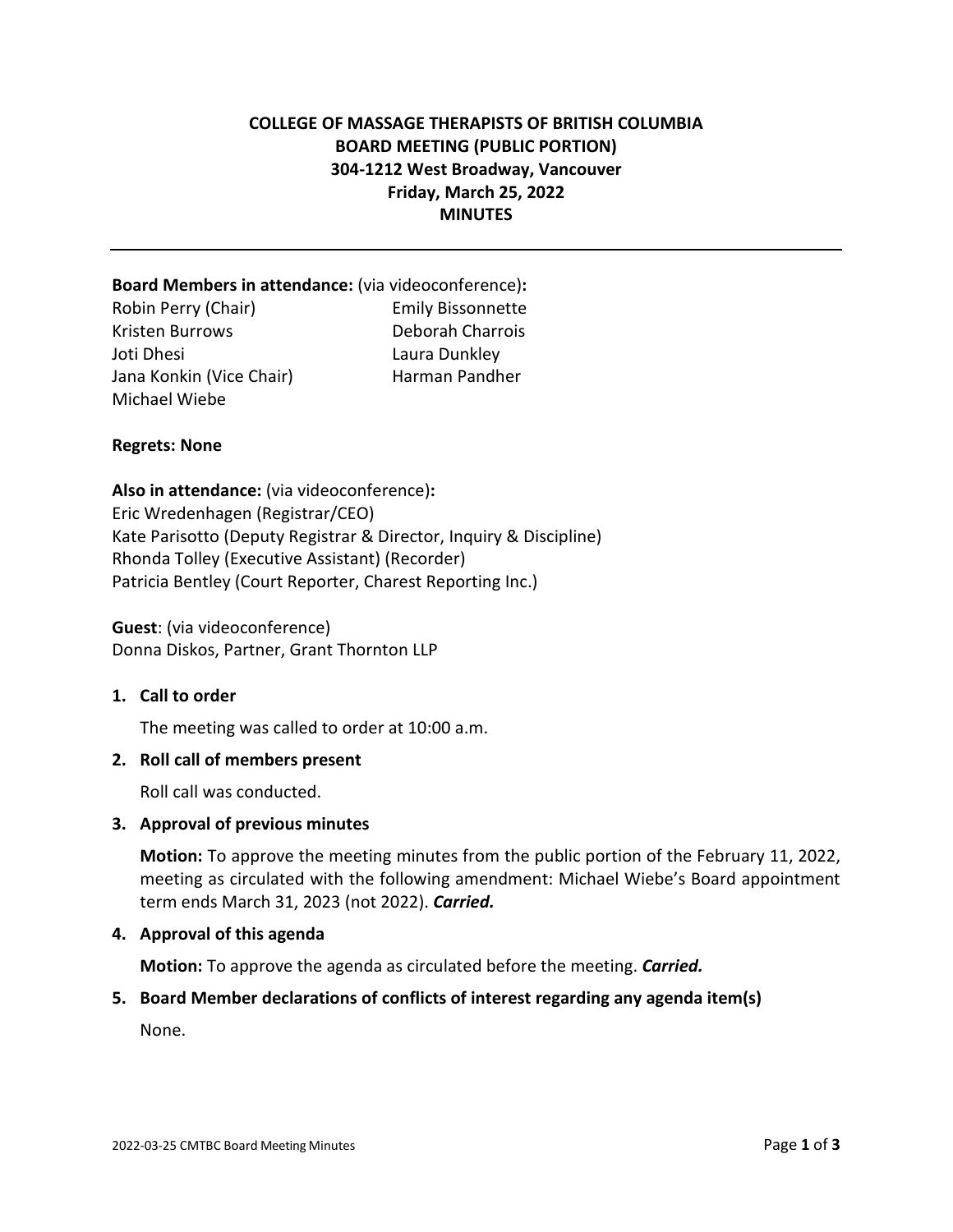## **6. Registrar's Report**

Mr. Wredenhagen reported that the spring sitting of the College's registration examination is nearly complete and that it has gone well. He also informed the Board that this is the first sitting with the new Clinical Knowledge and Theory (CKT) examination, which replaces the two previous written components of the registration examination. The CKT sitting was completed recently at six separate locations, all at the same time without any issues. Mr. Wredenhagen acknowledged the hard work of Nehal Sawvad, CMTBC's Manager, Examinations and Entry-to-Practice, and her team.

Mr. Wredenhagen informed the Board that the College will be moving to the new office premises as of April 1, 2022. Formal notification of the change of address will be sent out on or before May 1, 2022.

## **7. Chair's Report**

Mr. Perry reported that it has been ten years since he was first elected to the Board and that he will be stepping down as Chair. He encouraged other Board members to put their name forward for the Chair position. He noted that he is pleased with how the Board has progressed over the years in the way that everyone has a voice, and everyone is heard.

#### **8. New Business**

## **8.1 Committee Reports**

## **8.1.1 Discipline Committee Report**

A written report from the Discipline Committee was circulated ahead of the Board meeting.

# **8.1.2 Inquiry Committee Report**

The Inquiry Committee provided a written report that was circulated prior to the Board meeting. Ms. Parisotto reported that in the period of January to mid March of this year, 42 new inquiry files were opened, compared to the previous year where there were 23 files opened in the same time period. With this increase, the question was raised as to whether the College has adequate resources. Ms. Parisotto informed the Board that staff Legal Counsel was recently hired, and a new investigator is to be hired.

# **8.1.3 Registration Committee Report**

A written report from the Registration Committee was circulated. Ms. Parisotto informed the Board that the Registration Committee met recently.

# **8.1.4 Finance and Audit Committee Report**

The Finance and Audit Committee submitted a written report. Additionally, Mr. Wredenhagen informed the Board that the Committee met on March 17, 2022, to review the 2021 Audit Report and Financial Statements.

**Motion:** To accept all committee reports as presented. *Carried.*